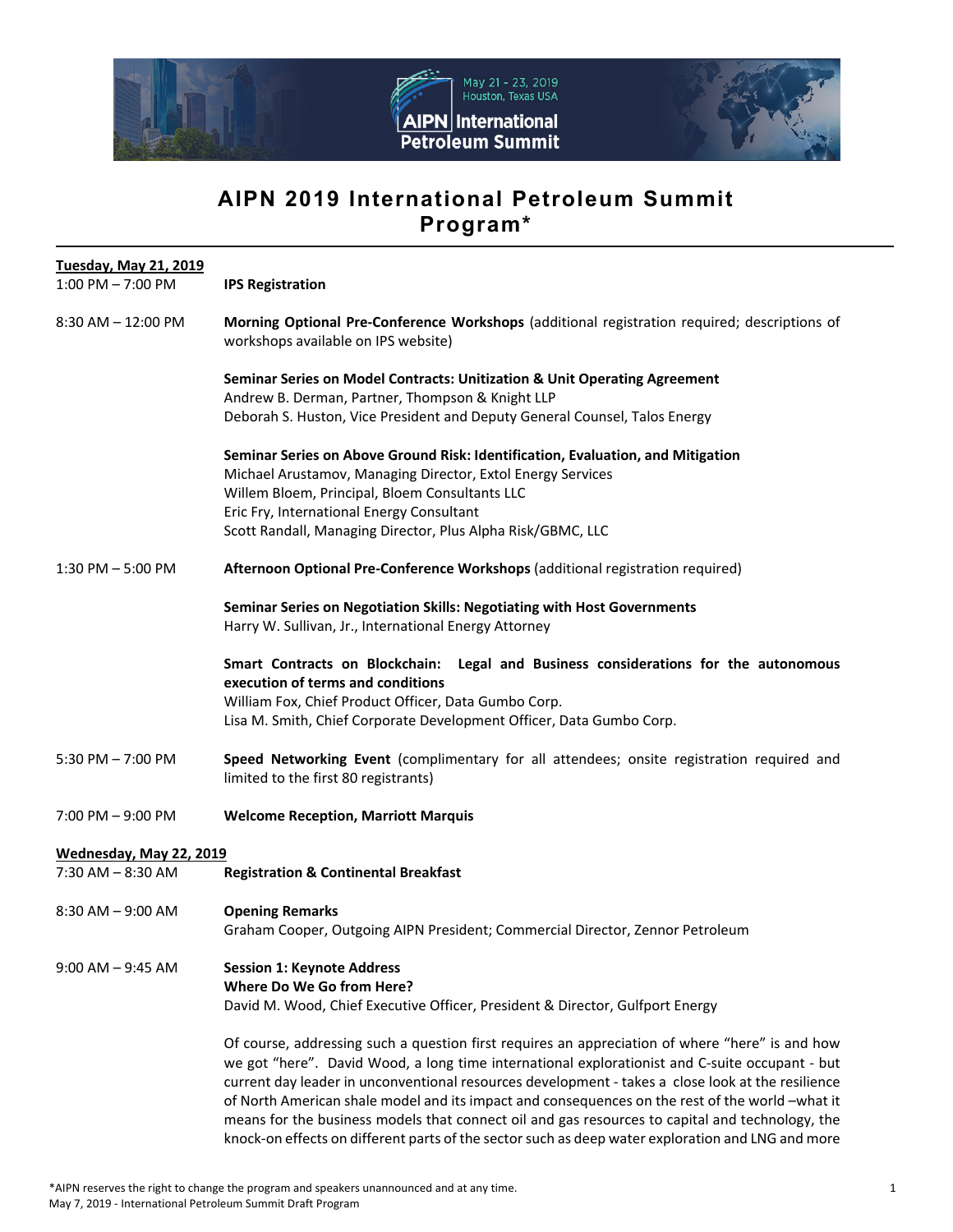generally within the context of geo‐political consequences and a much more carbon‐sensitive world.

9:45 AM – 10:45 AM **Session 2: Weathering the Storm: Understanding and Solving Carbon and Climate Issues Related to Oil and Gas** 

> Dirk Cockrum, Vice President of Corporate EHS, Kinder Morgan, Inc. Fiji George, Director Climate & Sustainability, Cheniere Abyd Karmali, Managing Director and Climate Finance Executive, Bank of America Merrill Lynch Julie Mulkerin, Climate Change Strategy Manager, Chevron Moderator: Nigel Jenvey, Global Head of Carbon Management, Gaffney, Cline & Associates

Did you blink? The Energy Transition is here. Some have suggested the increasing focus on carbon and climate, coupled with advances in renewable energy represent the beginning of the end for all fossil fuels. However, the oil and gas industry is already employing and embarking on many ways to manage greenhouse gas (GHG) emissions to ensure continued competitiveness, ensuring delivery of more energy with less emissions to meet global energy demand growth. Join us to hear perspectives from a panel comprised of independent oil and gas production, major integrated oil and gas, large midstream LNG, and major international finance. What is the status and future of carbon policy and regulation implementation? How are companies approaching their portfolio options, low carbon investments and GHG reduction options? What are governments and industry doing collaboratively to address societies need for more energy with less emissions? Is there a breakthrough technology on the horizon that will impact the energy transition?

10:45 AM – 11:15 AM **Morning Refreshment Break** 

#### 11:15 AM – 12:30 PM **Session 3: Operating in Mexico**

Gabriel Gomez, Country Manager ‐ Mexico, Murphy Oil Corporation Kartik Mutnuri, Exploration Manager Mexico, Shell Javier Zambrano, Former CEO, Jaguar E&P Moderator: Alma Del Toro, President & Founder, Blue Bull Energy

For many years, Mexico has been an exciting and attractive E&P opportunity for both majors and independents, and since its energy reform, has drawn several IOCs, NOCs and local operators to bid and win blocks onshore and offshore in Mexico. Mexico is a desirable market due to its resource potential, mature fields and close proximity to the US where there is easy access to a concentration of technological, and operational expertise. Since the energy reform, several significant events have happened that have changed the environment in the energy sector in Mexico. The administration in the US and Mexico both have changed; the oil price has dropped; and US shale is booming. In this session we will hear from executives leading operations in Mexico about what is it like for current operations, and how they plan to manage opportunities and challenges going forward. The panel will provide an overview of their current short‐term and long‐ term strategies, as well as describe their plans to develop local capability and their overall contribution to the development of the energy sector in Mexico.

12:30 PM – 2:00 PM **Networking Luncheon** 

# 2:00 PM – 2:45 PM **Session 4: Keynote Address**

**The Gulf of Mexico: Competing for Investment in an Expanding Global E&P Market**  Starlee Sykes, Regional President, Gulf of Mexico and Canada, BP plc

Technological advances have created an era of energy abundance unlocking more resources around the world for energy companies to develop. As a global energy company BP operates in 70 countries producing 3.6 million barrels of oil equivalent a day. Following the downturn in oil prices BP has continued to invest in the deepwater Gulf of Mexico ‐ a key basin for the company where it produces more than 300,000 boe/d. Starlee Sykes, BP's regional president for the Gulf of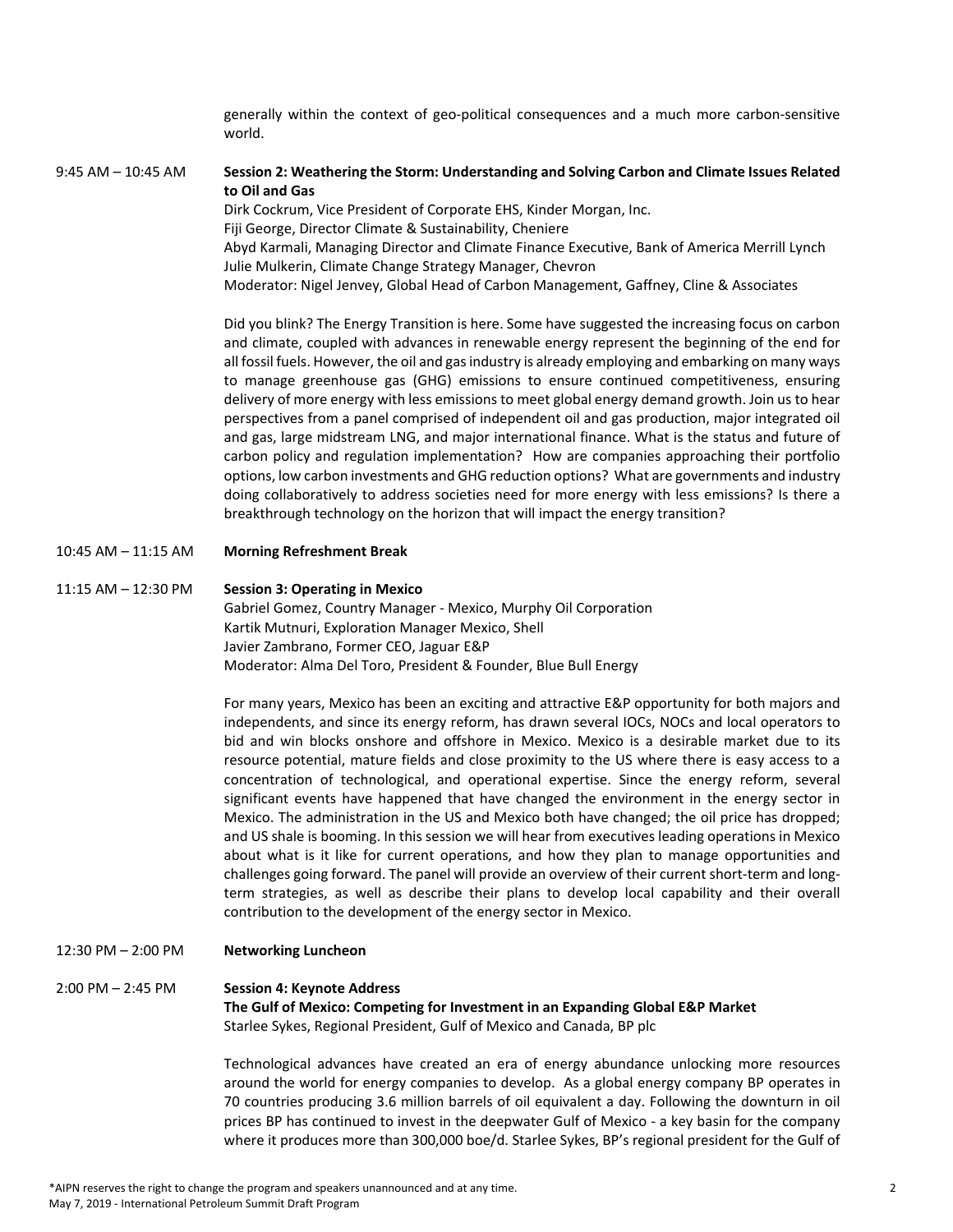Mexico and Canada, will describe how deepwater projects compete for investment dollars in the U.S. and globally along with the underlying economics of the industry today.

2:45 PM – 3:45 PM **Session 5: Venezuela – What is the End Game?** Luis Giusti, Senior Adviser (Non-resident), Energy and National Security, Center for Strategic and International Studies Francisco J. Monaldi, Ph.D., Fellow in Latin American Energy Policy, Baker Institute for Public Policy, Rice University Mark Walker, Senior Managing Director, Sovereign Advisory, Guggenheim Securities, LLC Moderator: Bill Cline, Senior Advisor, Gaffney, Cline & Associates

> Early 2019 has brought the "end game" in Venezuela into sharp focus and the daily news. How will it play out? How can the country deal with its crushing debt load? How can it resuscitate its core oil sector after almost two decades of shocking mismanagement and decline? These questions and more will be addressed by an extraordinary panel comprising: Luis Giusti, the architect of Venezuela's "Apertura Petrolera" and last Chairman and CEO of PDVSA before the emergence of Chavez and Bolivarian Socialism; Francisco Monaldi, a longtime observer of Venezuela and an expert on the politics and economics of the oil industry and oil wealth management in Latin America; and Mark Walker, former managing partner of Cleary Gottlieb and one of the world's leading practitioners in the complex world of sovereign financing and debt restructuring.

3:45 PM – 4:15 PM **Afternoon Refreshment Break**

#### 4:15 PM – 5:15 PM **Session 6: Brazil's Reforms and Opportunities**

Renata Isfer, Deputy Secretary of Oil, Natural Gas and Biofuels, Ministry of Mines and Energy, Brazil Renato Bertani, Chief Executive Officer, Barra Energia

Hugues Montmayeur, Vice President Argentina, Bolivia, Brazil and Uruguay, Total E&P Americas Moderator: Joe Amador, Managing Director, Tudor, Pickering, Holt & Co.

Brazil is now Latin America's largest oil producer and the industry has taken notice. Majors have shown a strong commitment to the country's deepwater potential by way of their sizeable participations in fields producing and under development, and sizeable bids in recent ANP licensing rounds. Petrobras is emerging from the last few years as a stronger, more transparent company. Its ongoing divestment program continues to generate interest from a wide group of investors. The panel will address lingering questions such as: Where is Brazilian President Jair Bolsonaro steering the country's oil and gas industry? What is the outlook for future ANP rounds, specifically the Transfer of Rights Surplus round? What changes might we anticipate with Petrobras' divestment program, particularly in refining and infrastructure? How will the pre‐salt's associated natural gas production impact the basin's development and the country's gas business? Where are the attractive opportunities for non-majors?

7:00 PM – 11:00 PM **Gala & Awards Dinner, Hobby Center for the Performing Arts**

#### **Thursday, May 23, 2019**

### 7:30 AM – 8:30 AM **Registration & Continental Breakfast**

# 8:30 AM – 9:15 AM **Session 7: Keynote Address**

**Fireside Chat: The Strategic Transformation of ConocoPhillips: Focus on Returns**  Ryan Lance, Chairman and Chief Executive Officer, ConocoPhillips Moderator: Darren Jones, President and Chief Executive Officer, TEPNVI, TOTAL

ConocoPhillips is the world's largest independent E&P company with a market value approaching \$75 billion. The firm has made the transition from a major integrated company, to a global independent E&P company, to now a more North American-focused E&P company with large investments in shale. We are fortunate to have Ryan Lance, CEO, here to give us his views on the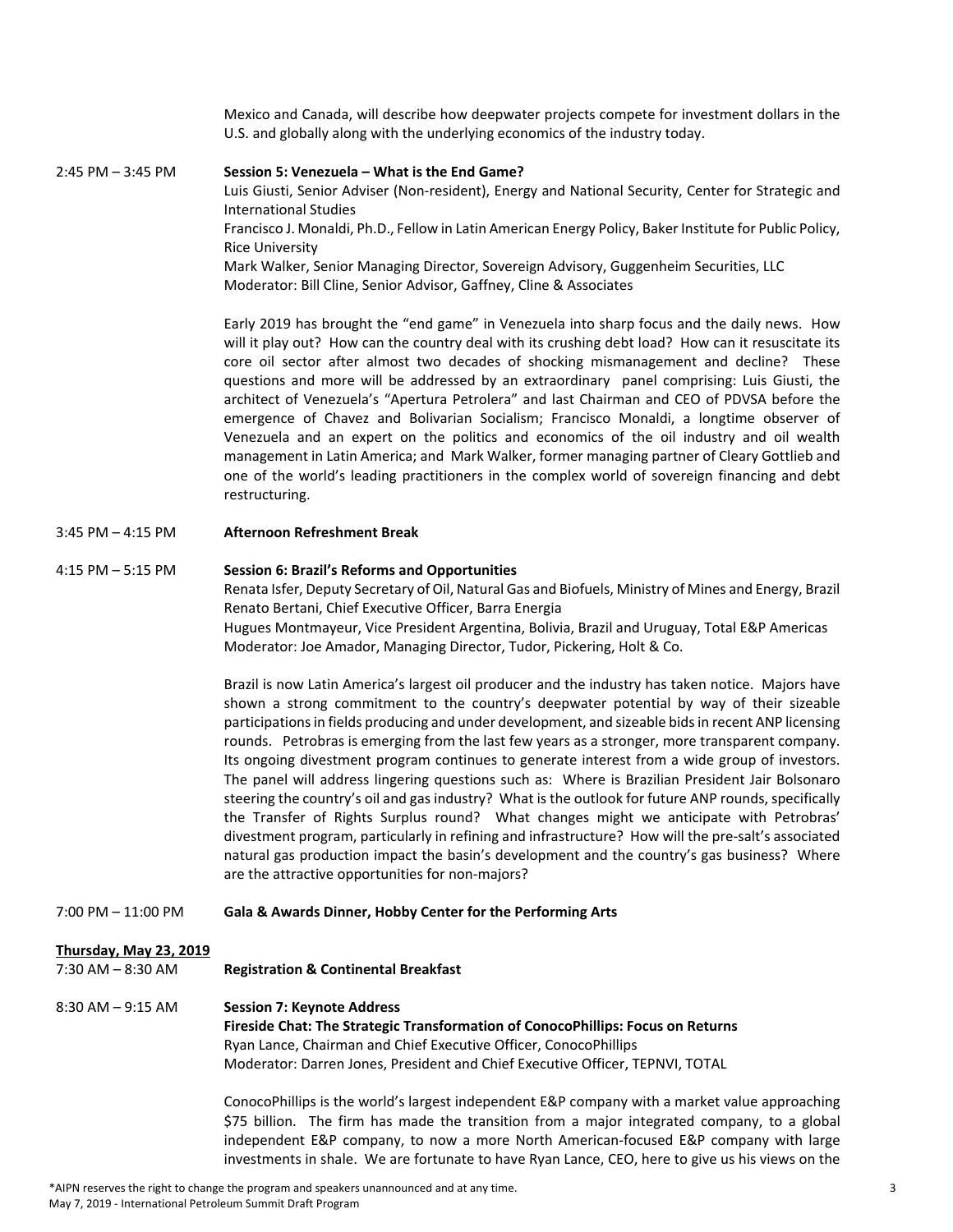key decisions and actions taken to bring the company to where it is now and its strategic focus for the future. Ryan can comment on trends in the E&P and energy industry as a whole, including his thoughts on how E&P companies can address environmental and social responsibility issues. ConocoPhillips has also been active in the A&D market. We'll ask him his company's views on trends in this area and whether he sees further industry consolidation going forward.

## 9:15 AM – 10:15 AM **Session 8: Geopolitics & Short‐Term Oil & Gas Prices**  Michael W. Bradley, Managing Director, Sales/Energy Strategist, Tudor, Pickering, Holt & Co. RoseAnne Franco, Director, Head of Oil & Gas Risk, Verisk Maplecroft Jim Krane, Wallace S. Wilson Fellow for Energy Studies, Baker Institute, Rice University Moderator: Christopher Richardson, Partner, White & Case LLP

A variety of geopolitical factors, some predictable and others wholly unexpected, can influence short-term oil prices. Over the course of minutes, days, weeks, or months, changes in political situations both in the United States and overseas can have dramatic impacts on the oil market. Change may be triggered by war and peace, elections, coups, strategic realignments, new legislation or executive directives, and agreements or disagreements over treaties and other international cooperative agreements (either formal as OPEC, or more informal). This session will explore not only how geopolitical events affect the oil markets, but how international oil and gas professionals can prepare for such changes, evaluate and manage risks, and help to predict possible outcomes associated with geopolitics. This panel includes leading business executives, risk management experts, and distinguished academics with experience in forecasting, assessing, and advising clients on the potential effects that geopolitics has on the oil industry. All attendees should benefit from attending this session, as it relates to the fundamentals of the oil markets, which affects the lives and careers of anyone working in the international oil and gas industry, regardless of your professional focus.

10:15 AM – 10:45 AM **Morning Refreshment Break**

## 10:45 AM – 11:30 AM **Session 9: The Evolution of Talos Energy and Key Strategies for Future Success** Timothy S. Duncan, President & CEO, Talos Energy

Independents that grow from the ground up do not have a high margin of error, which is why many have failed in more expensive offshore basins, particularly in deep water and during commodity downturns. Talos Energy is the third start‐up for its founding members and each new company has evolved from lessons from the previous successful investment in an effort to position the company where it is today – the largest public GOM pure-play independent with ambitions of building the next great international offshore E&P company. While parts of the strategy have evolved, some things have remained the same – utilizing the most recent geophysical imaging techniques to reduce risk and participating in attractive M&A as the tool that leads the company to its best drill‐bit returns. But where do we go from here? Can we bring skeptical public investors back to offshore conventional basins as an attractive investment alternative?

# 11:30 AM – 12:15 PM **Session 10: 2019 Boulos Lecture Series ‐ Poverty, Carbon and the Role of Natural Gas**

Dr. Scott W. Tinker, Director, Bureau of Economic Geology, The University of Texas at Austin

Each year AIPN hosts an annual lecture series in honor of Alfred J. Boulos, former AIPN president and highly-regarded international petroleum negotiator. Al was active in the international petroleum industry for more than 50 years, serving as AIPN's sixth president, as well as founding the London‐based European Petroleum Negotiators Group (EPNG). AIPN is proud to feature the 2019 lecture as a special session in the IPS program, featuring Dr. Scott Tinker, Director of the Bureau of Economic Geology, the State Geologist of Texas, and a professor holding the Allday Endowed Chair at The University of Texas at Austin, speaking on poverty, carbon and the role of natural gas.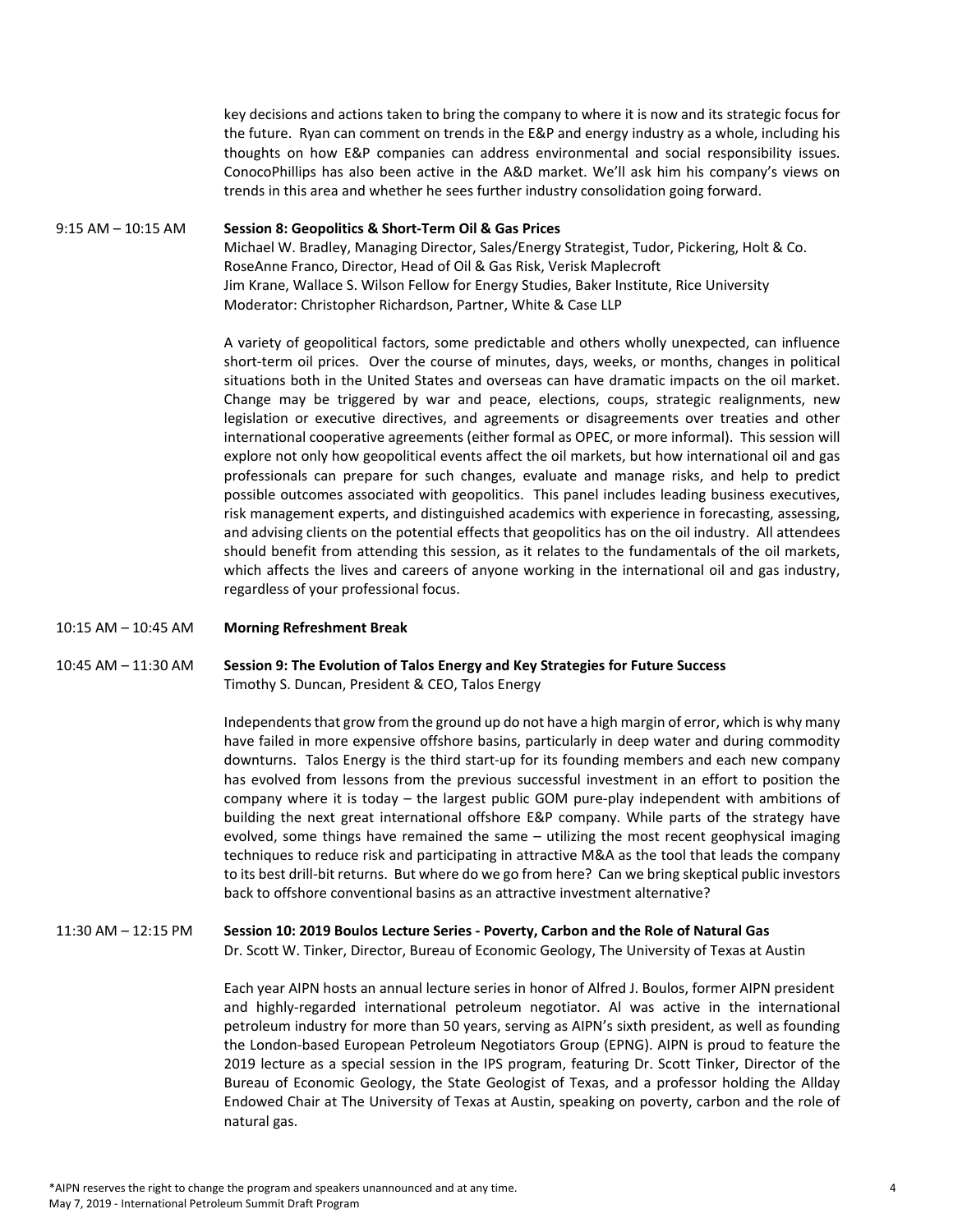Economic poverty and climate change are two major challenges facing humanity. At the heart of economic poverty lies an energy paradox: energy cannot lift the world from poverty, yet poverty cannot be ended without energy. Over 2 billion people in the world suffer from some form of energy poverty. At the heart of climate change lies another energy paradox: climate models suggest that current warming results from combustion of fossil fuels producing carbon dioxide, yet 85% of the world's energy that is needed to adapt to climate change comes from fossil fuel combustion. Reducing global poverty, and realistic carbon policies, are not mutually exclusive. There exists a "radical middle" that can address both, and still preserve a healthy global economy. Natural gas has a major role to play.

#### 12:15 PM – 1:45 PM **Networking Luncheon**

1:45 PM – 2:45 PM **Session 11: Entering the Age of Natural Gas** Robert L. Beck, Senior Consultant, Baker & O'Brien, Inc. Silvia de Marucci, Manager, Market Analysis and Customer Relations, Panama Canal Authority Chris Moyes, President, Moyes & Co. Anita Odedra, Chief Commercial Officer, Tellurian Moderator: Willem Bloem, Principal, Bloem Consultants LLC

> The worldwide production of natural gas has risen strongly in the last few years with 2018 being a bumper year. A large amount of the supply growth came from the boom in unconventionals in the United States and its associated gas production. Elsewhere, new LNG supply projects are maturing in Russia, Africa and Australia and major gas discoveries were announced last quarter in South Africa, Cyprus and Indonesia.

> In this session we explore the integrated gas value chain for new business models, new pricing formulae and new shipping routes which have emerged over the last few years. We also look at the effects that this large and relatively new supply of natural gas to world markets is having on energy use and security of energy supply. We will also examine how natural gas is growing towards a globally traded commodity and how it can be seen as a transitional fuel in the move to a lower carbon economy.

#### 2:45 PM – 3:45 PM **Session 12: Exploration Strategy in the Shale Era**

 Emmanuelle Garinet, Head of South American Exploration, Total Erik Oswald, Vice President, Exploration & New Ventures Americas, ExxonMobil Upstream Business Development Company John Shinol, Vice President, Geoscience, Kosmos Energy Julie Wilson, Research Director, Global Exploration, Wood Mackenzie Moderator: Darren Jones, President and Chief Executive Officer, TEPNVI, Total

The oil price downturn of 2014‐2016 combined with the shale exploitation revolution led to the lowest level of new oil and gas discovery volumes since the 1940's. In response, the E&P industry has worked to achieve lower costs and has targeted new basins with running room, resulting in improved success rates and economic returns. Will this success continue? The panel will describe lessons learned in the downturn and their company strategies for continued exploration success, including identifying what will be important—technology, new basins and fiscal terms, for example. They will also discuss the role of shale in an upstream growth portfolio. Will it be a key component for most companies or primarily localized to North America? And with increased consolidation and specialization of E&P companies, will there need to be new partnering strategies to spread the risk of high‐cost exploration?

3:45 PM – 4:15 PM **Afternoon Refreshment Break**